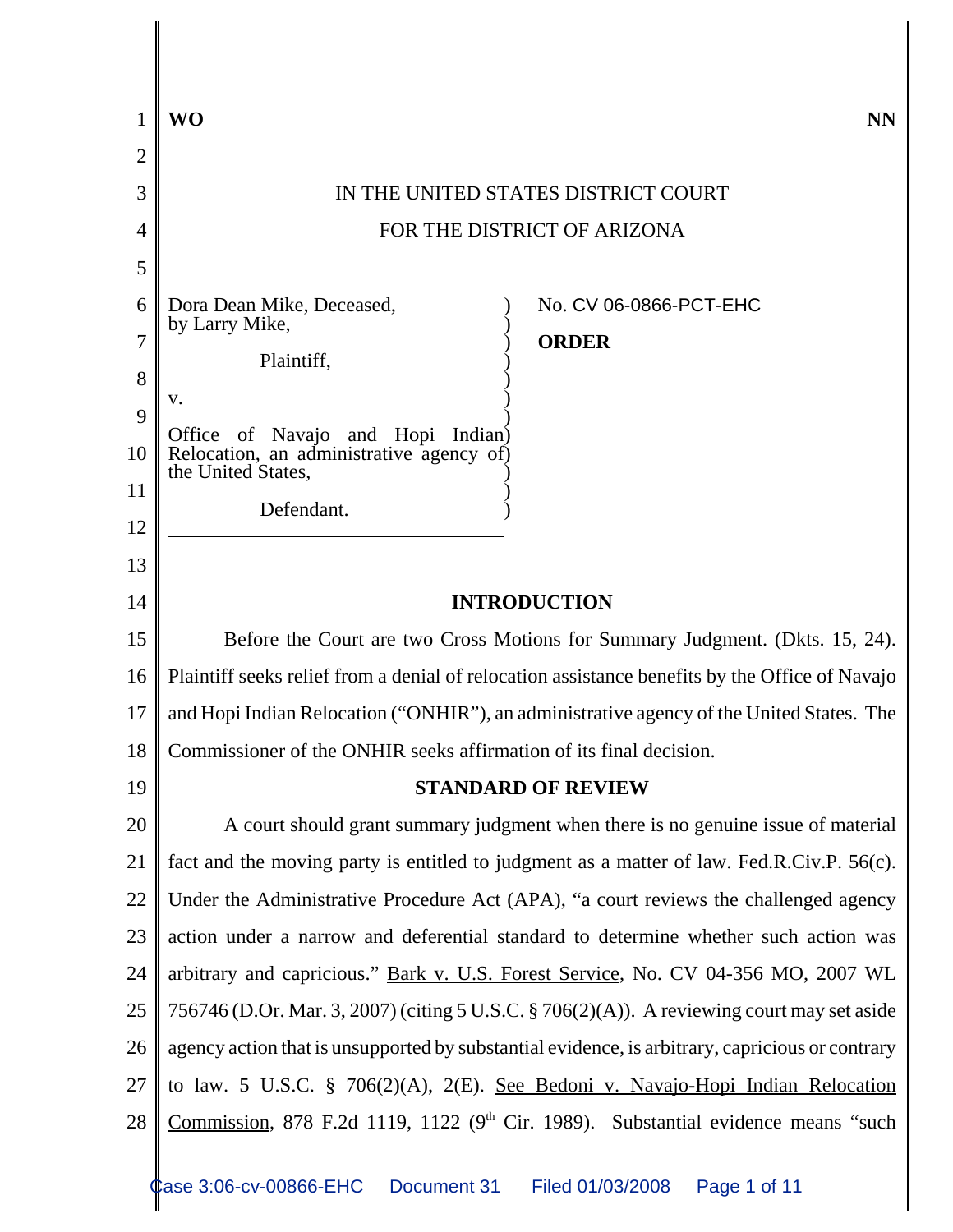1 2 3 4 5 6 7 relevant evidence as a reasonable mind might accept as adequate to support a conclusion." Information Providers' Coalition for Defense of the First Amendment v. FCC, 928 F.2d 866,  $870 (9<sup>th</sup> Cir. 1991)$ . When reviewing an agency's decision under an arbitrary and capricious standard, the Court must determine whether the agency's decision was based on consideration of relevant factors and whether there has been a clear error of judgment. Northwest Motorcycle Association v. U.S. Department of Agriculture, 18 F.2d 1468, 1471  $(9^{th}$  Cir. 1994).

8

### **PROCEDURAL HISTORY**

9 10 11 12 13 14 15 16 The ONHIR was created by Congress to carry out the relocation of members of the Navajo and Hopi Tribes who live in the Federal Joint Use Area ("FJUA"), disputed land that was eventually partitioned for each tribe. (Dkt. 1, Complaint for Judicial Review ("Complaint") ¶ 4; Dkt. 10, Answer ¶ 4). The ONHIR was also designated to provide relocation assistance benefits for all households who moved off of land designated to the other tribe pursuant to the Navajo-Hopi Settlement Act ("the Act"). (Complaint ¶ 4; Answer ¶ 4). Plaintiff Dora Dean Mike ("Dora") was an enrolled member of the Navajo Nation and resided on the FJUA. (Complaint ¶ 3; Answer ¶ 3).

17 18 19 20 21 One of the Act's regulations provided for relocation assistance benefits to those who were residents of the FJUA "but moved from there between December 22, 1974, and August 30, 1978." C.F.R. § 700.147(a)(2) (1983). The regulation was in effect from March 9, 1979, to June 28, 1984, the period during which applicants could file for benefits. (Complaint, Ex. 1).

22 23 24 25 26 Dora applied for relocation assistance benefits on March 6, 1980. (Dkt. 26, Defendant's Statement of Facts ("DSOF") ¶ 1; Dkt. 29, Plaintiff's Reply to Defendant's Statement of Facts ("PRSOF") ¶ 1). She was denied benefits on March 12, 1985, because she did not respond to the ONHIR's four requests for additional supporting documents. (DSOF ¶¶ 2-3; PRSOF ¶¶ 2-3).

- Dora died of cancer on July 22, 1987. (DSOF ¶ 4; PRSOF ¶ 4).
- 28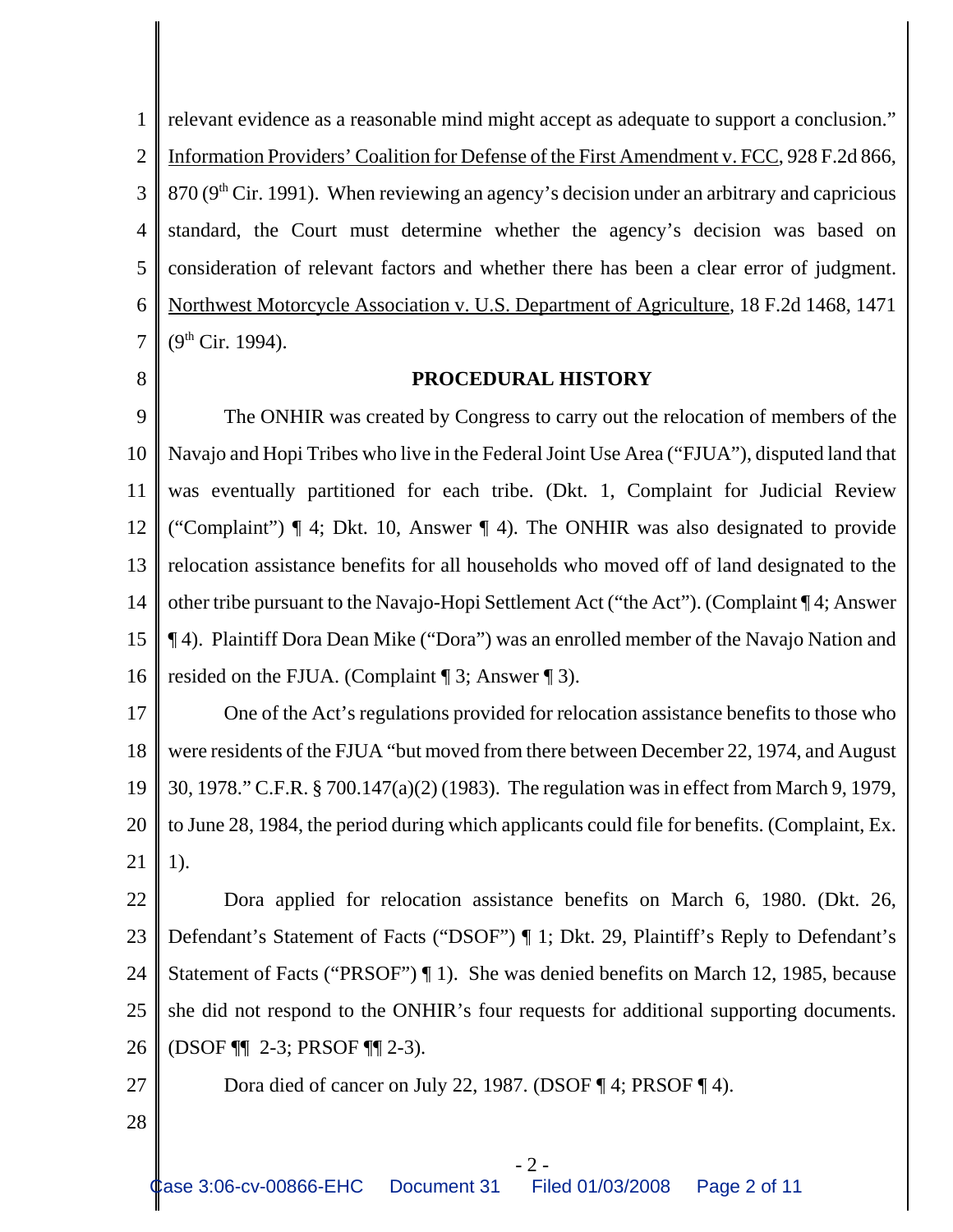1 2 3 4 5 On June 5, 1990, the ONHIR determined that Dora was eligible to submit an appeal of the denial, and on June 27, 1996, Plaintiff's counsel and the ONHIR stipulated that Plaintiff's husband, Larry Mike ("Larry"), could pursue the appeal on Dora's behalf. (DSOF  $\P\P$  5, 7; PRSOF  $\P$  5, 7). Plaintiff's appeal was heard on September 21, 1999. (DSOF  $\P$  8; PRSOF ¶ 8).

6 7 8 9 10 The decision of denial was issued on November 17, 1999. (DSOF ¶ 36; PRSOF ¶ 36). The Hearing Officer found that Dora had moved from the FJUA before the Act was passed on December 22, 1974; thus, she did not "move pursuant to the Act." The issue before the Court is whether the Hearing Officer's decision was arbitrary, unsupported by substantial evidence, or contrary to law, and as a result, a clear error of judgment.

11

#### **BACKGROUND**

12 13 14 15 16 Dora and Larry started dating in high school, a boarding school in Wingate, New Mexico. (DSOF ¶¶ 10-11; PRSOF ¶¶ 10-11). Dora's family lived in Jeddito, Arizona, and Larry's family lived in Rock Springs, New Mexico. (DSOF ¶ 12; PRSOF ¶ 12). When Larry graduated in 1972, he went to a California school for automotive training and Dora remained in New Mexico to finish high school. (DSOF ¶ 14, 16; PRSOF ¶ 14, 16).

17 18 19 20 21 Dora graduated from high school in 1973, began working at a hardware store in Gallup, New Mexico, and obtained a New Mexico driver's license. (DSOF ¶¶ 16-17; PRSOF ¶¶ 16-17). In July of 1973, Dora and Larry married in her Arizona hometown of Jeddito and obtained a Marriage License and Certificate from the Navajo Nation. (DSOF ¶¶ 18, 21; PRSOF ¶¶ 18, 21).

22 23 24 25 Larry had planned to build a home in Jeddito, Dora's parents' ancestral home, in accordance with Navajo tradition. (PSOF ¶ 17). Dora's parents owned a two-room frame house, sheep and horse corrals, a ramada and a hogan in Jeddito. (PSOF 121). Dora owned two of the horses personally. (PSOF ¶ 13).

26 27 Larry and his mother, Nellie Mike ("Nellie"), testified that at the traditional, matrimonial ceremony, the family elders advised the couple that, although it was tradition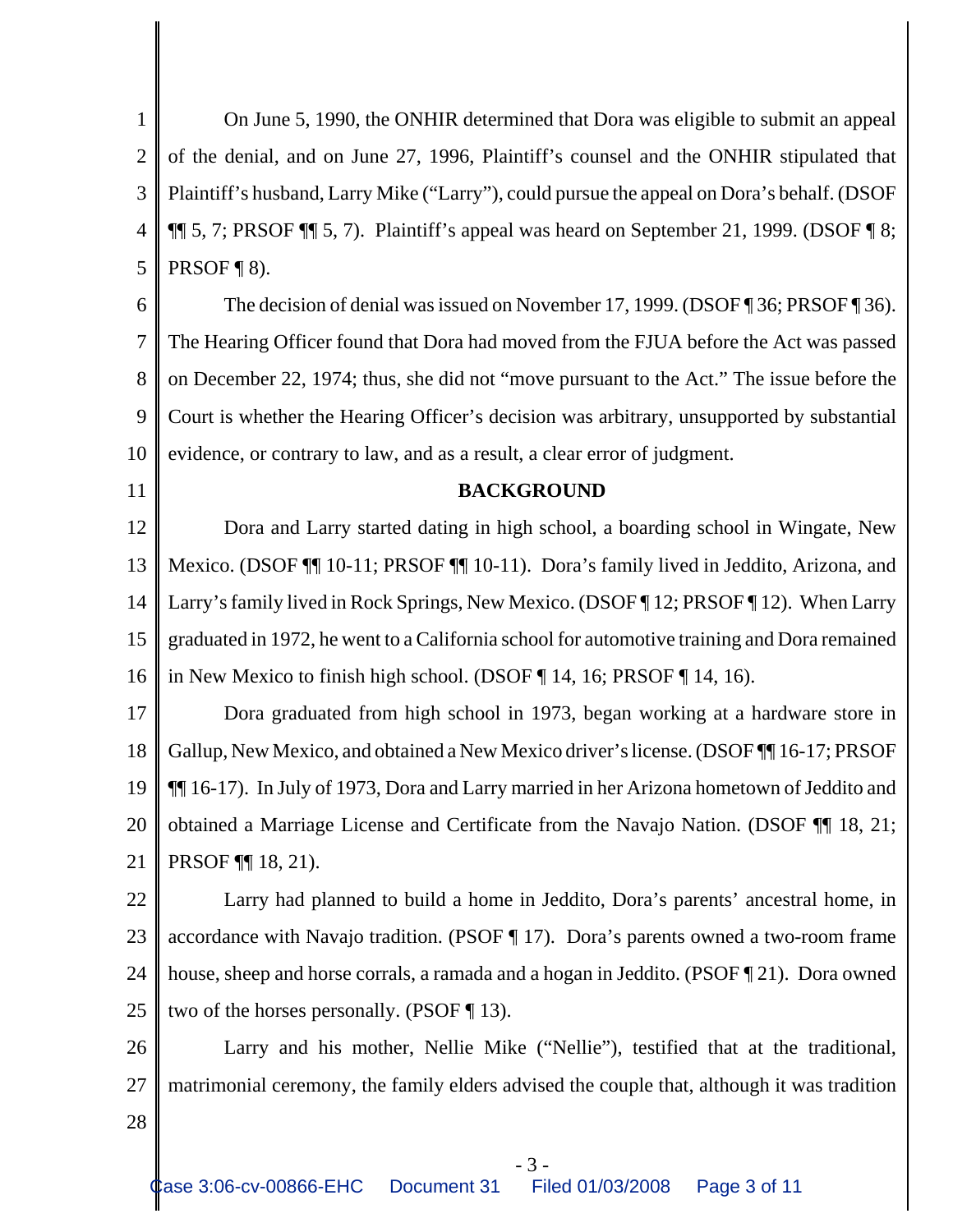1 2 to establish themselves in Jeddito, they would have to live elsewhere because the land dispute with the Hopis prevented new construction. (DSOF ¶ 19; PRSOF ¶ 19).

3

4 5 6 7 Two weeks after the wedding, Dora and Larry moved in with Larry's mother in Rock Springs; Dora left one of her horses in Jeddito and took the other to Rock Springs. The couple and Nelli lived together in Nellie's home for approximately one year. (DSOF ¶¶ 20, 27; PRSOF ¶¶ 20, 27). After that, in 1974, Nellie moved to Gallup; Dora and Larry continued to live in Nellie's home in Rock Springs..

8 9 10 11 12 13 14 15 Nellie passed ownership of her house to Larry, and a point of contention between the parties is when that occurred. According to the ONHIR, Nellie told her son, *before* she moved to Gallup, that he could remodel the Rock Springs home and remain there; this would signify that Larry and Dora inherited the home before December 22, 1974. (DSOF ¶ 27). Both Larry and Nellie testified that she expressed this to her son *after* she had moved to Gallup, but before she returned to Rock Springs in 1978, signifying the liklihood that Larry inherited the home after December 22, 1974. (PRSOF ¶ 27). Larry remodeled the Rock Springs home for his family in 1978. (PSOF ¶ 24).

16 17 18 19 20 21 22 23 24 Larry further testified that he and Dora returned to Jeddito almost every weekend and on vacations. (DSOF ¶ 26; PRSOF ¶ 26). They viewed their stay in Rock Springs as a temporary employment arrangement; Dora always wanted to return to Jeddito permanently. (PSOF ¶ 19). After five years of waiting for the land dispute to be resolved so they could build their own home in Jeddito, Dora and Larry decided to make Rock Springs their permanent home in June 1978. (PSOF ¶ 23). Consequently, Dora, a member of the Navajo Nation Jeddito Chapter, changed her voter registration to the Rock Springs Chapter on July 10, 1978. (PSOF ¶ 23). Defendant argues that the couple made Rock Springs their permanent residence after the wedding in 1973. (Dkt. 25, p.2).

25 26 27 28 Larry finished remodeling the Rock Springs home around 1978, and he and Dora lived there from 1973 until 1986, when Dora became ill. (DSOF ¶¶ 28, 30; PRSOF ¶¶ 28, 30). During that time, they filed taxes, did their banking, and worked in Gallup. (DSOF ¶¶ 25, 29, 31-32; PRSOF ¶¶ 25, 29, 31-32). Both of their children were born in Gallup, and the older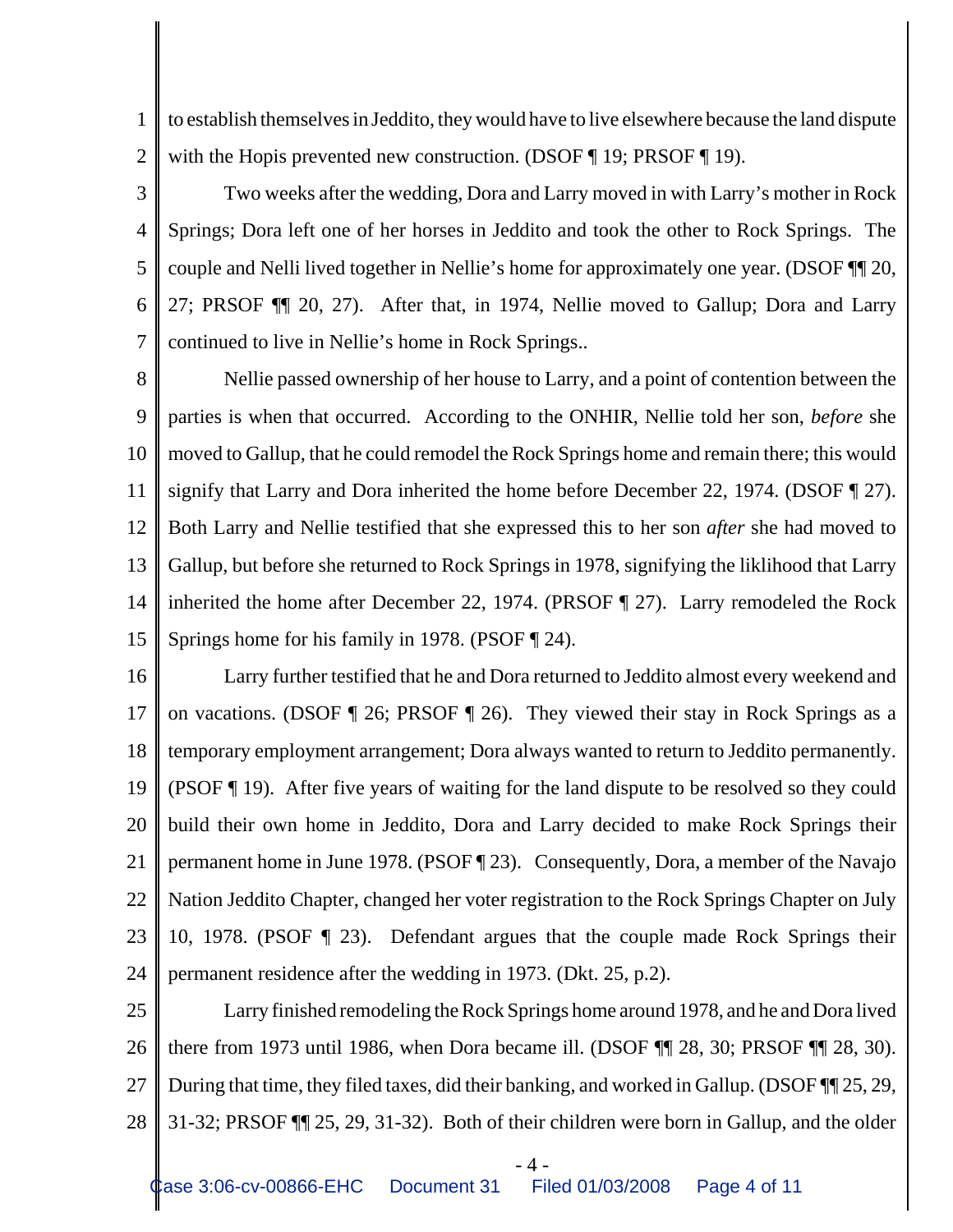1 2 3 child, Vincent, testified that he grew up and attended school in Gallup. (DSOF ¶¶ 33-34; PRSOF ¶¶ 33-34). Vincent did, however, return to Jeddito with his parents on weekends, and also spent every summer there throughout elementary school. (PSOF ¶ 25).

4 5 When Dora was diagnosed with cancer in 1986, she moved back to Jeddito where she died a year later. (PSOF ¶ 26).

# **DISCUSSION**

7 8 9 10 11 12 13 To qualify for relocation assistance benefits, the applicant must meet three requirements: *1)* the application must have been filed between March 9, 1979 and June 28, 1984; *2)* the applicant must have been a resident of the area partitioned to the tribe of which she was not a member, a resident of the FJUA but from where she had moved away between December 22, 1974, and August 30, 1978, or a resident of an area partitioned to the tribe of which she was not a member but from where she moved away after August 30, 1978; and *3)* the applicant is a head of household. (Dkt. 13, p. 3).

14 15 16 17 18 There is no dispute that Dora met the first and third requirements. There is also no disagreement that Dora was a resident of the FJUA. The sole issue is whether she moved away from the FJUA between December 22, 1974, and August 30, 1978. The ONHIR argues that Dora moved from the FJUA in 1973; Plaintiff asserts that Dora established legal residency in July of 1978.

19 **I. Hearing Officer's Findings of Fact**

6

20

21

22

23

24

27

The Hearing Officer for the ONHIR affirmed the denial of benefits finding that:

- A. Dora spent Thanksgiving and Christmas of 1972 in Rock Springs.
- B. Larry intended to work in Gallup after finishing his training in California.
- C. Dora moved to Rock Springs almost immediately after high school graduation, and held several jobs in Gallup between 1973 and 1986.
- D. After their Jeddito wedding, the couple spent only one night in Jeddito.
- 25 26 E. Nellie eventually gave her Rock Springs home to the couple, which Larry remodeled.
	- F. Dora and Larry periodically returned to Jeddito on a weekend.
- 28 G. The couple both had New Mexico driver's licenses and bank accounts.

- 5 -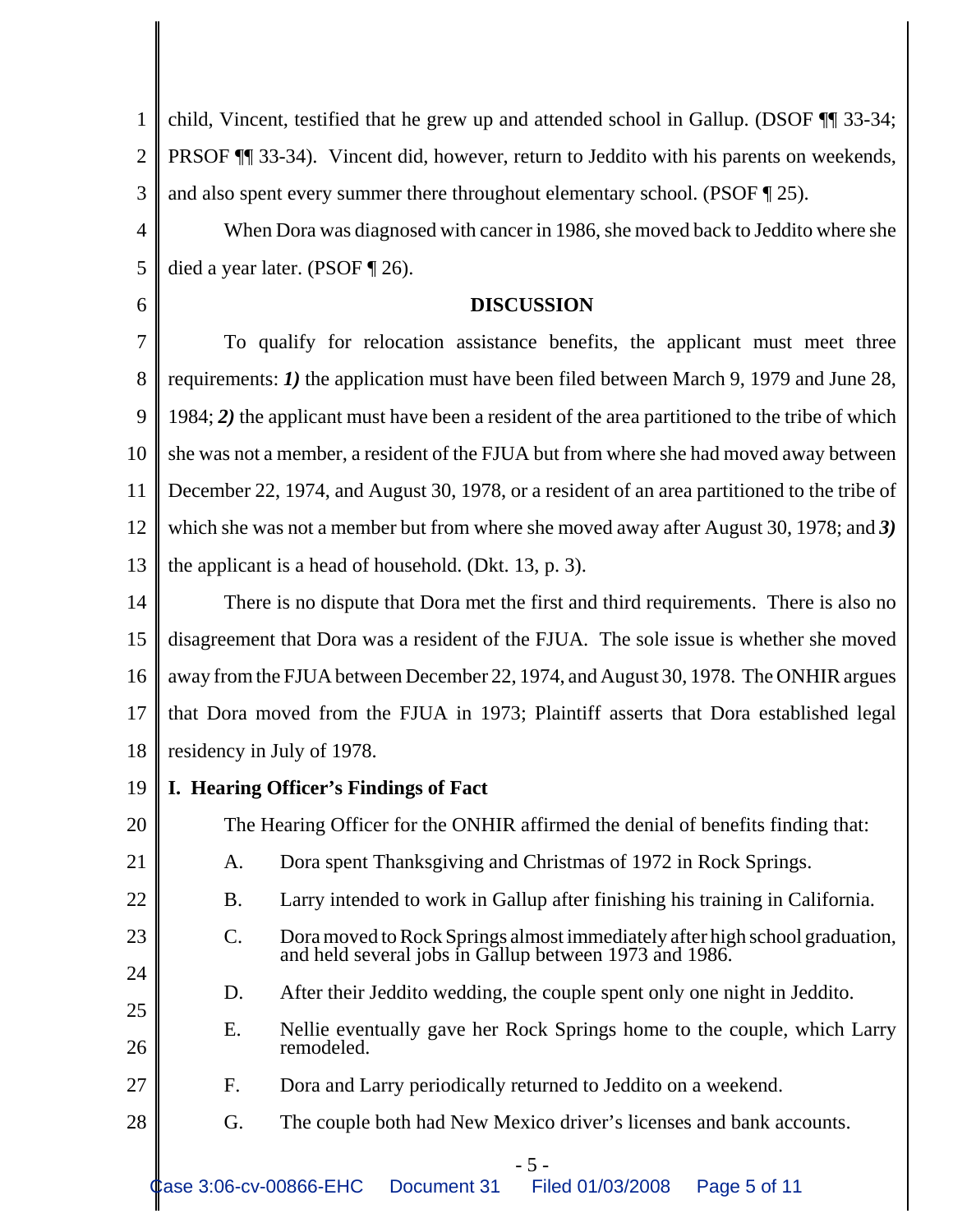| H.                                                                                                                                                                                                                                                                                                                                                                                                             | There was no evidence that Larry ever built a traditional marital home for Dora<br>in Rock Springs or anywhere else.                                                                                                                                                                                                                                                     |  |
|----------------------------------------------------------------------------------------------------------------------------------------------------------------------------------------------------------------------------------------------------------------------------------------------------------------------------------------------------------------------------------------------------------------|--------------------------------------------------------------------------------------------------------------------------------------------------------------------------------------------------------------------------------------------------------------------------------------------------------------------------------------------------------------------------|--|
|                                                                                                                                                                                                                                                                                                                                                                                                                | (DSOF ¶ 38). As a preliminary matter, the Court finds that reasons A and D are irrelevant                                                                                                                                                                                                                                                                                |  |
|                                                                                                                                                                                                                                                                                                                                                                                                                | to the issue before the Court.                                                                                                                                                                                                                                                                                                                                           |  |
| A voter registration card was introduced at the hearing as evidence that Dora officially                                                                                                                                                                                                                                                                                                                       |                                                                                                                                                                                                                                                                                                                                                                          |  |
| moved to Rock Springs when she registered to vote there on July 10, 1978. However,                                                                                                                                                                                                                                                                                                                             |                                                                                                                                                                                                                                                                                                                                                                          |  |
| although it was signed by a Registration Officer, Dora had not signed or dated the document.                                                                                                                                                                                                                                                                                                                   |                                                                                                                                                                                                                                                                                                                                                                          |  |
| Consequently, the Hearing Officer rejected the card and did not make it a part of the record.                                                                                                                                                                                                                                                                                                                  |                                                                                                                                                                                                                                                                                                                                                                          |  |
| (DSOF ¶ 35; PRSOF ¶ 35).                                                                                                                                                                                                                                                                                                                                                                                       |                                                                                                                                                                                                                                                                                                                                                                          |  |
| 9<br>II. Hearing Officer's Conclusions of Law<br>10                                                                                                                                                                                                                                                                                                                                                            |                                                                                                                                                                                                                                                                                                                                                                          |  |
| The Hearing Officer concluded that:                                                                                                                                                                                                                                                                                                                                                                            |                                                                                                                                                                                                                                                                                                                                                                          |  |
| A.                                                                                                                                                                                                                                                                                                                                                                                                             | As of December 22, 1974, Dora was not a legal resident of the Jeddito Chapter<br>because she had resided in Rock Springs, New Mexico, since she graduated<br>from high school; here children were born and raised in Rock Springs; she was<br>employed in Gallup, New Mexico; and she visited the Jeddito area primarily<br>for social reasons and assisting her family. |  |
| <b>B.</b>                                                                                                                                                                                                                                                                                                                                                                                                      | Alternatively, if Dora maintained her legal residency in Jeddito, her move from<br>there was not "pursuant to the Act" since her circumstances did not change<br>except to transfer her voter registration from Jeddito to Rock Springs in 1978.                                                                                                                         |  |
| $\mathcal{C}$ .                                                                                                                                                                                                                                                                                                                                                                                                | Dora did not move "pursuant to the Act" before December 22, 1974, because<br>the Act had not yet passed, and such move was for purposes other than in<br>response to the Act.                                                                                                                                                                                            |  |
| D.                                                                                                                                                                                                                                                                                                                                                                                                             | Therefore, Plaintiff is not entitled to relocation benefits.                                                                                                                                                                                                                                                                                                             |  |
|                                                                                                                                                                                                                                                                                                                                                                                                                | (Administrative Record ("AR"), pp. 158-59).                                                                                                                                                                                                                                                                                                                              |  |
| <b>III.</b> Legal Residence                                                                                                                                                                                                                                                                                                                                                                                    |                                                                                                                                                                                                                                                                                                                                                                          |  |
| The ONHIR published a Plan Update in 1990 which defines residency for the purpose                                                                                                                                                                                                                                                                                                                              |                                                                                                                                                                                                                                                                                                                                                                          |  |
| of relocation benefits. (Dkt. 13, pp. 4-6). It rejected "actual occupancy" as a requirement and                                                                                                                                                                                                                                                                                                                |                                                                                                                                                                                                                                                                                                                                                                          |  |
| instead chose "legal residency" as the operative definition. (Dkt. 13, Ex. 3). Legal residency                                                                                                                                                                                                                                                                                                                 |                                                                                                                                                                                                                                                                                                                                                                          |  |
| is, according to the ONHIR,                                                                                                                                                                                                                                                                                                                                                                                    |                                                                                                                                                                                                                                                                                                                                                                          |  |
| where a person might be temporarily away, but maintained substantial,<br>recurring contact with an identifiable homesite. This interpretation considered<br>the fact that many persons would leave the partitioned lands temporarily to<br>seek employment, job training, or other opportunities. Yet, they maintained<br>strong ties to their homes and community and <i>considered themselves</i> residents. |                                                                                                                                                                                                                                                                                                                                                                          |  |
| Case 3:06-cv-00866-EHC                                                                                                                                                                                                                                                                                                                                                                                         | - 6 -<br>Filed 01/03/2008<br>Page 6 of 11<br>Document 31                                                                                                                                                                                                                                                                                                                 |  |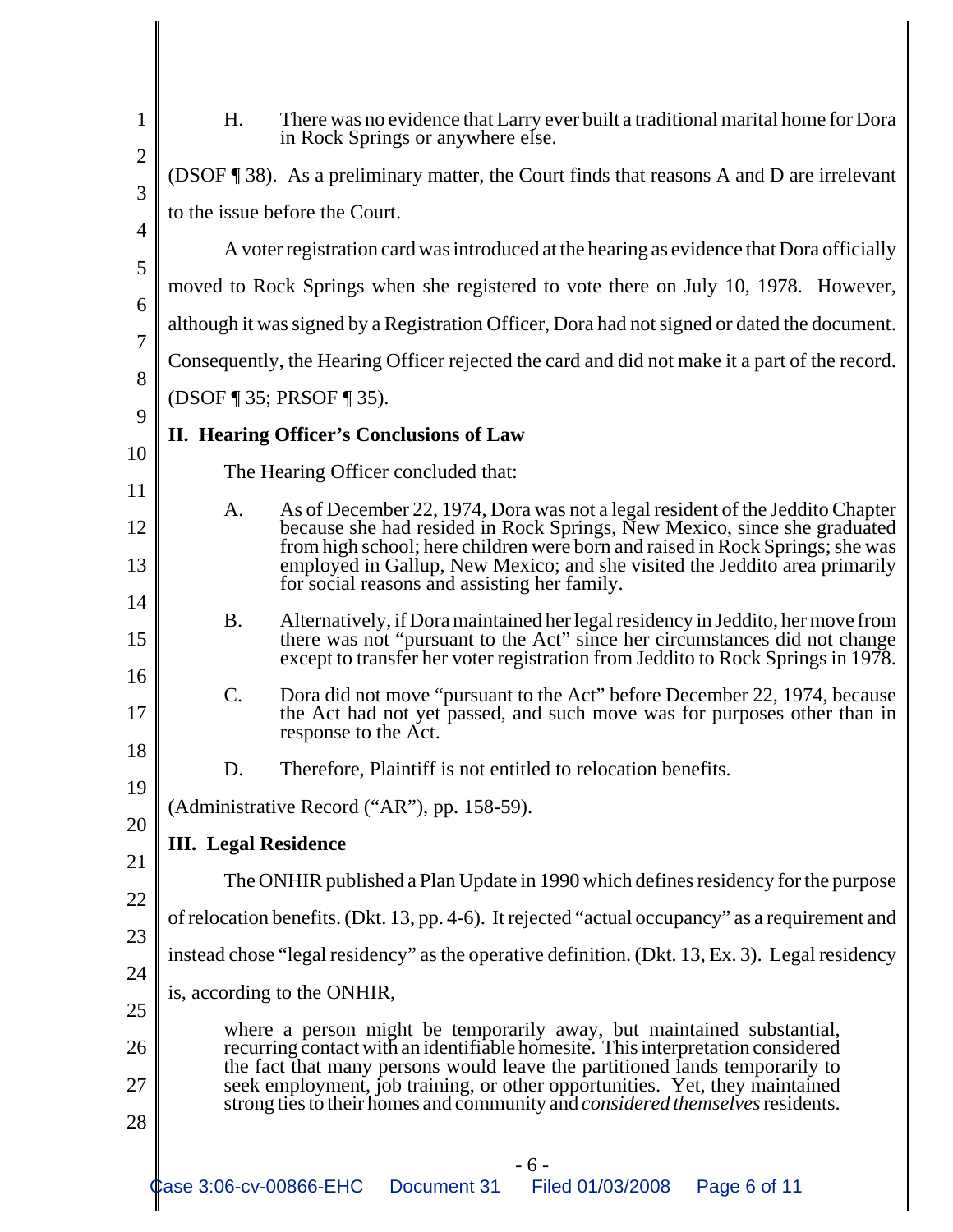1 2

- 3 4
- 5 Id.

generous program.

6

# **1. Employment and the economic realities of life on the reservation**

[T]he definition of legal residency best met both legal requirements and circumstances of life on the partitioned lands. By reflecting the cultural traditions and economic realities of the people affected by relocation, this interpretation fulfilled the intent of Congress to provide for a thorough and

Id. (emphasis added). The agency justified its choice of definition as follows:

7 8 9 10 11 12 13 14 The purposes of education and employment are valid reasons for being "temporarily away" from a legal residence. (Dkt. 13, Ex. 4). The Hearing Officer cites Dora's employment in New Mexico as support for denying the relocation benefits, even though it is a recognized reason for being "temporarily away." Moreover, the Hearing Officer ignores that her high school attendance for four years at a boarding school in New Mexico was presumably a temporary stay given Dora's status as a minor. It is consistent with her continued temporary stay for employment after graduation, because Jeddito offers little in terms of employment and education. (See Dkt. 13, pp. 11-13).

15 16 17 18 The ONHIR itself acknowledges the "economic realities" of those residents who relocate temporarily for school or work. The government does not dispute that facilities such as banks, vehicle registration facilities, schools, and jobs are rarely accessible in Jeddito, a phenomenon still problematic today but more so in 1973. (See Dkt. 13, pp. 12-13).

19 20 Larry testified that he intended to work in New Mexico after finishing school in California because there was no work for him in Jeddito.

21

# **2. Substantial contact and strong ties to the home and community**

22 23 24 25 Dora also maintained substantial, recurring contact with her home in Jeddito, traveling there almost every weekend and whenever she and Larry had time off from work. Larry, Nellie, and Vincent all testified to that fact. Without explanation, the Hearing Officer instead characterized the contact as periodic social visits to Jeddito. (DSOF ¶ 38).

26 27 Furthermore, according to the testimony, Dora considered herself to be a resident of Jeddito until 1978, which parallels her strong ties and recurring contact with her parents and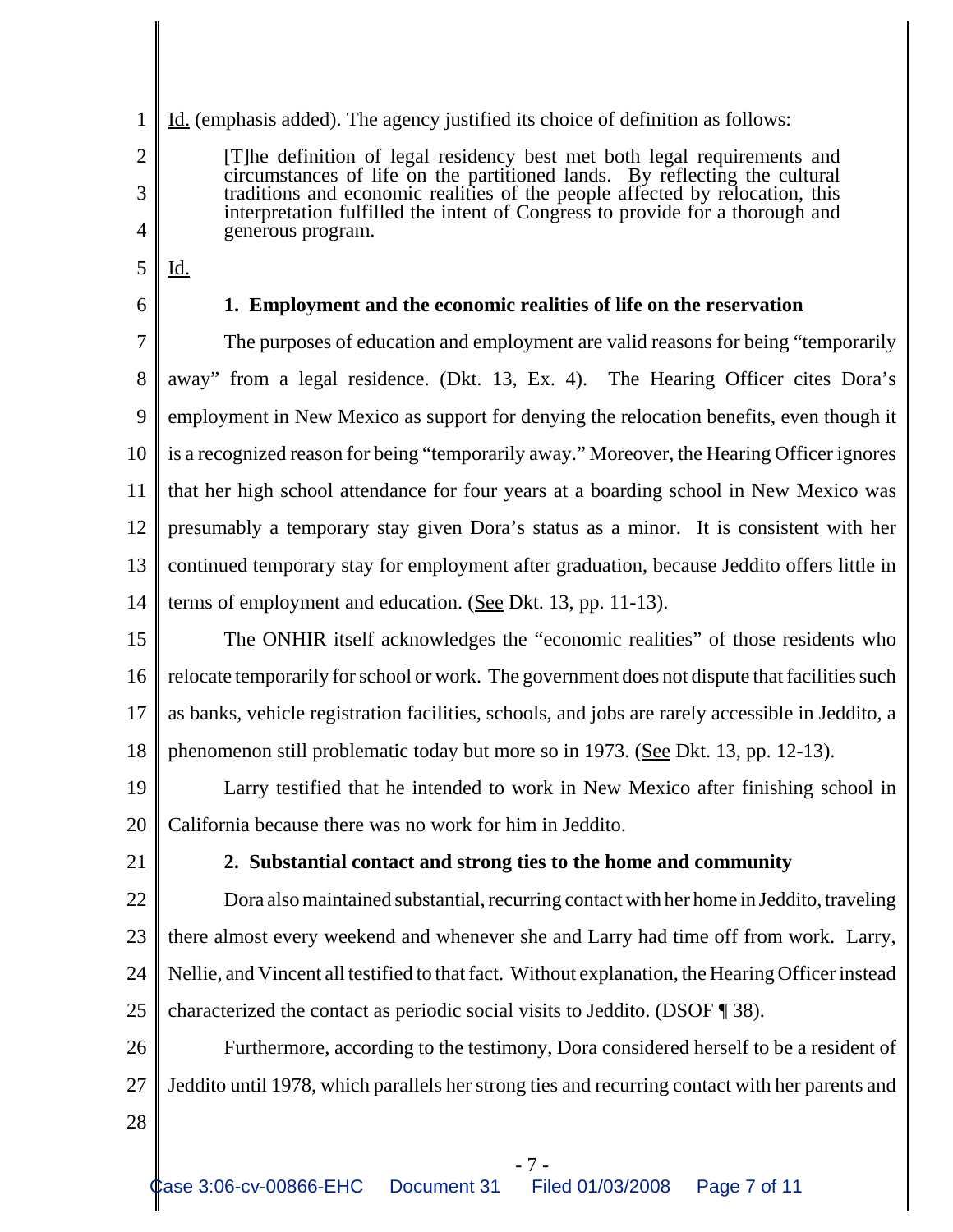1 2 their ancestral home. This is further evidenced by Dora's decision to move back to Jeddito for her last year of life, before dying of cancer.

3

### **3. Property ownership**

4 5 6 7 8 9 10 The parties do not dispute that when Nellie told her son he could have the home, she told him he could remodel the home as well. He did not do so until approximately 1978, reflecting the likelihood that Nellie conveyed the property to Larry after she moved to Gallup, a point of contention between the parties. Even if the property were conveyed before 1974, many married couples own property outside their location of residence. While the timing of transfer of Nellie's home to Larry is a factor in determining when Dora established her legal residence in New Mexico, it is not definitive.

11

### **4. Cultural Tradition**

12 13 14 15 16 The ONHIR does not dispute the Navajo tradition that a newly married husband is obligated to build a house at the ancestral homeland of his wife's parents. The defendant asserts, however, that the couple could not have "reasonably relied" on the advice of elders at their wedding to live elsewhere "pursuant to the Act," because the relocation enactment occurred on December 22, 1974, well after the couple's wedding. (Dkt. 25, p. 2).

17 18 19 20 21 22 It is unlikely, however, that the tension between the Navajos and Hopis was not known to the Jeddito residents living in the partitioned lands. In fact, testimony by nearby residents in another case demonstrates that the land dispute was public knowledge well before the enactment and that some hogans in an area near Jeddito had been burned down by the Hopis. (See Dkt. 30, Ex. 2). It is fair to assume that the couple's reliance on their elders' advice was reasonable.

23

24 25 26 27 28 The couple intended to adhere to tradition and build a home in Jeddito. They waited five years, but the land dispute persisted and they were unable to do so. Although the Hearing Officer found that Larry did not build a home for Dora elsewhere, it would not have met Larry's traditional obligation that the home be built in Jeddito. Nonetheless, Larry substantially remodeled the Rock Springs home in 1978, after it was given to him by his mother.

- 8 -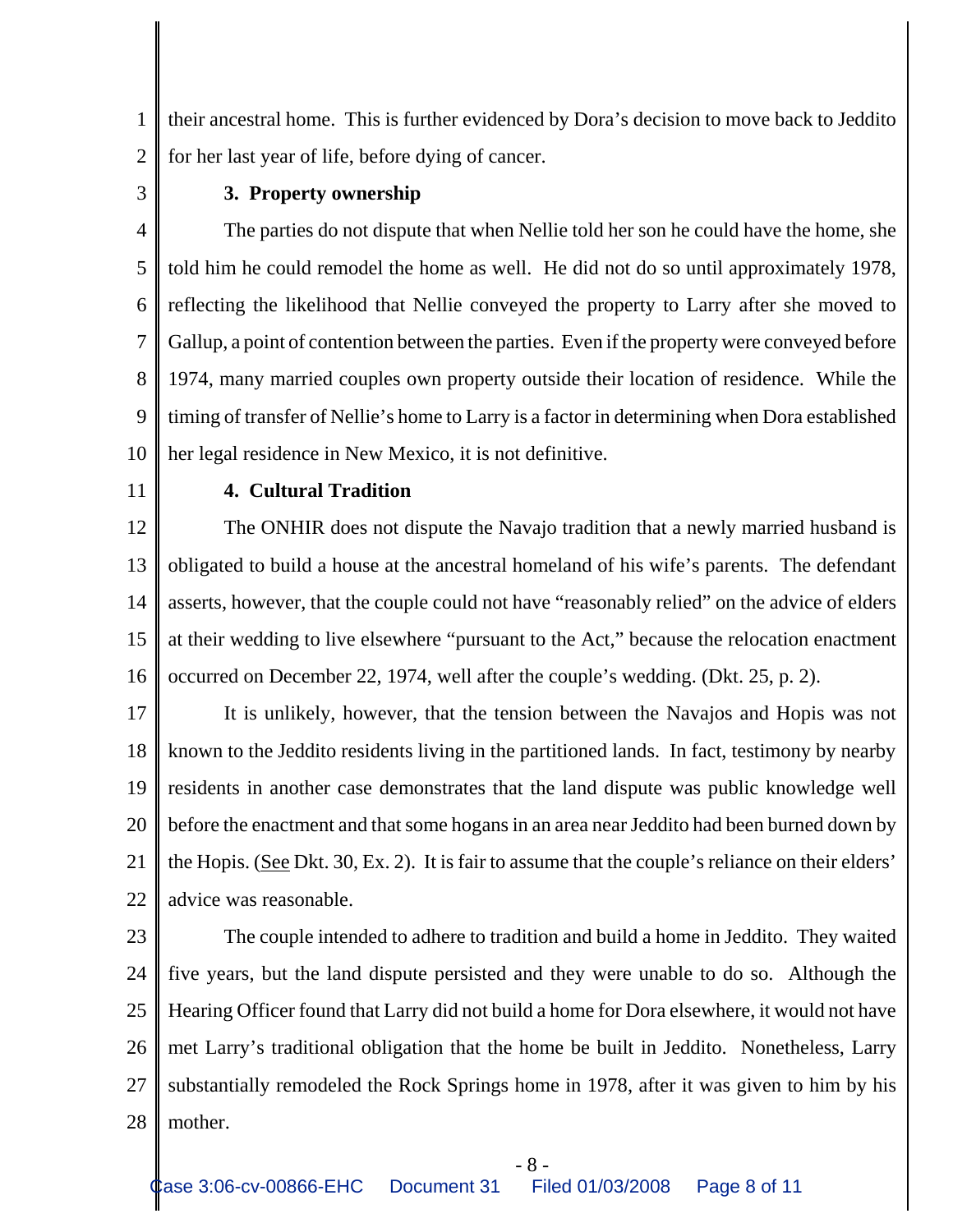1 2 Larry's failure to build a new home elsewhere is immaterial; this finding of fact in support of the Hearing Officer's adverse decision was inappropriate.

3

#### **5. Residential Intent**

4 5 6 7 The ONHIR does not challenge the fact that Dora, Larry, and their two children were listed on the JUA enumeration roster which identifies occupied homesites and residents. The Mike family members were listed as residents of Jeddito on the roster, which was dated November 13, 1974, one month prior to the passage of the Settlement Act. (Dkt. 13, p. 6).

8 9 10 11 12 13 The ONHIR's Management Manual indicates that "[t]he JUA roster is the master record used by the Commission to determine the existence of occupied homesites . . . and to identify residents of these homesites. (Dkt. 13, Ex. 5). "If the applicant is listed on the JUA roster, he/she is assumed to have been a legal resident unless there is evidence to the contrary." Id. Despite this presumption, the Hearing Officer does not acknowledge the enumeration roster at all in his decision.

14 15 16 17 18 19 20 21 22 Although not admitted as part of the record by the Hearing Officer, Dora's voter registration card was recognized by a Records Clerk at the Navajo Nation Elections Office in Window Rock, Arizona, as a "temporary record." (See Dkt. 13, pp. 7-8). A Registration Officer had signed and dated the card on July 10, 1978, but Dora had not. Nevertheless, the Records Clerk indicated that these temporary records never bore the voter's signature but were simply an interim step between an applicant's affidavit and the eventual list of eligible voters. (Dkt. 13, p. 7, note 4).<sup>1</sup> According to Plaintiff, and not contended otherwise by Defendant, a Jeddito Chapter Coordinator confirmed that "registration with a new Chapter is synonymous with becoming a member there." (Dkt. 13, p. 8, note 5).

- Larry unequivocally testified that he and Dora intended to return to Jeddito, and were in Rock Springs temporarily for work. (Dkt. 13, p. 12). Dora considered herself a resident
- 25

23

24

<sup>27</sup> 28 <sup>1</sup>Although Dora's affidavit could not be located, it is not unusual that such records are routinely purged, not only because Dora had died, but because Larry's request for the document was eleven years after her death. (See Dkt. 13, p. 7, note 4).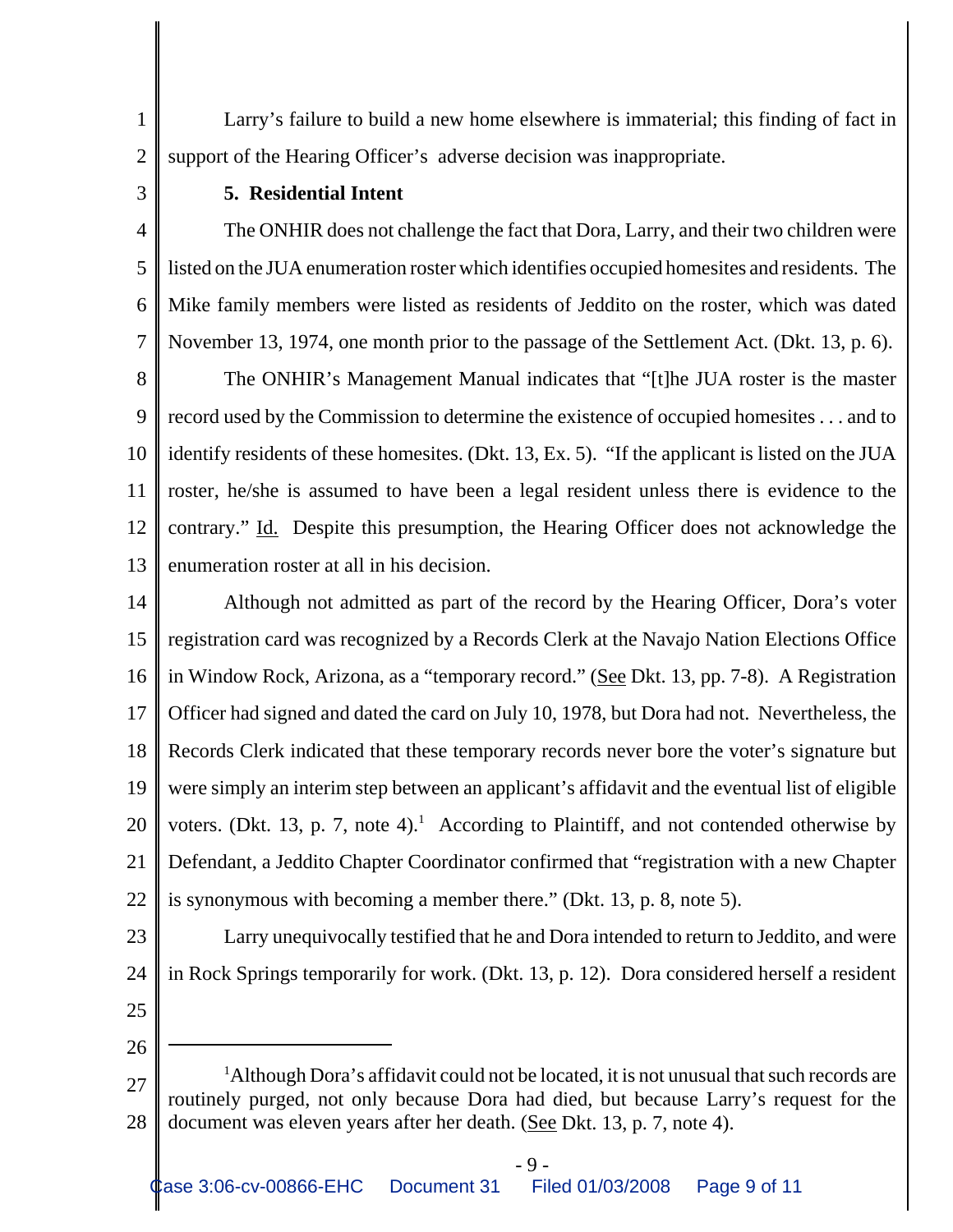1 2 of Jeddito up until the time she transferred her voter registration from Jeddito to Rock Springs in 1978.

3 4 5 Dora's voter registration card, her JUA roster listing as a legal resident of Jeddito on November 13, 1974, and testimony of the witnesses, together are strong evidence that she officially moved to Rock Springs when she registered to vote there on July 10, 1978.

6 7 8 9 10 In summary, Dora met the presumption of legal residency through her listing on the JUA roster in late 1974, a fact the Hearing Officer did not mention in his Decision. She was "temporarily away" from her homesite before her marriage for school. Moreover, Larry testified she was "temporarily away" after their marriage for work, *and* because the couple could not build a new home in Jeddito due to a construction freeze.

11 12 13 14 15 While the couple waited for a resolution to the land dispute, Dora maintained substantial ties and recurring contact with an identifiable homesite, her parents' home in Jeddito. The Hearing Officer did not explain why he characterized it as periodic interaction, instead. When the couple decided to reside permanently in Rock Springs, Dora transferred her voter registration accordingly.

#### 16 **IV. Credibility of Witnesses**

17 18 19 20 21 22 23 The Hearing Officer found that the three witnesses, Larry, Nellie, and Vincent, were credible witnesses. (AR, pp. 159-60). Yet, he chose to disregard the relevant testimony with regard to Dora's intent to live in Rock Springs temporarily until she and Larry could build their own home in Jeddito. Furthermore, the Officer failed to explain why he found the witnesses credible in some respects but not in others. In considering all of the witness' testimony as credible, there is no alternative but to conclude that Dora met the criteria for legal residency on the FJUA.

#### 24 **V. Fiduciary Relationship between the U.S. government and Native Americans**

25 26 27 28 "The United States Supreme Court has repeatedly recognized 'the distinctive obligation of trust incumbent upon the Government in its dealings with [Native Americans]." Bedoni v. Navajo-Hopi Indian Relocation Comm'n, 878 F.2d 1119, 1124 (9<sup>th</sup> Cir. 1989) (quoting Seminole Nation v. United States, 316,U.S. 286, 296 (1942)) (alteration in original)

 $-10-$